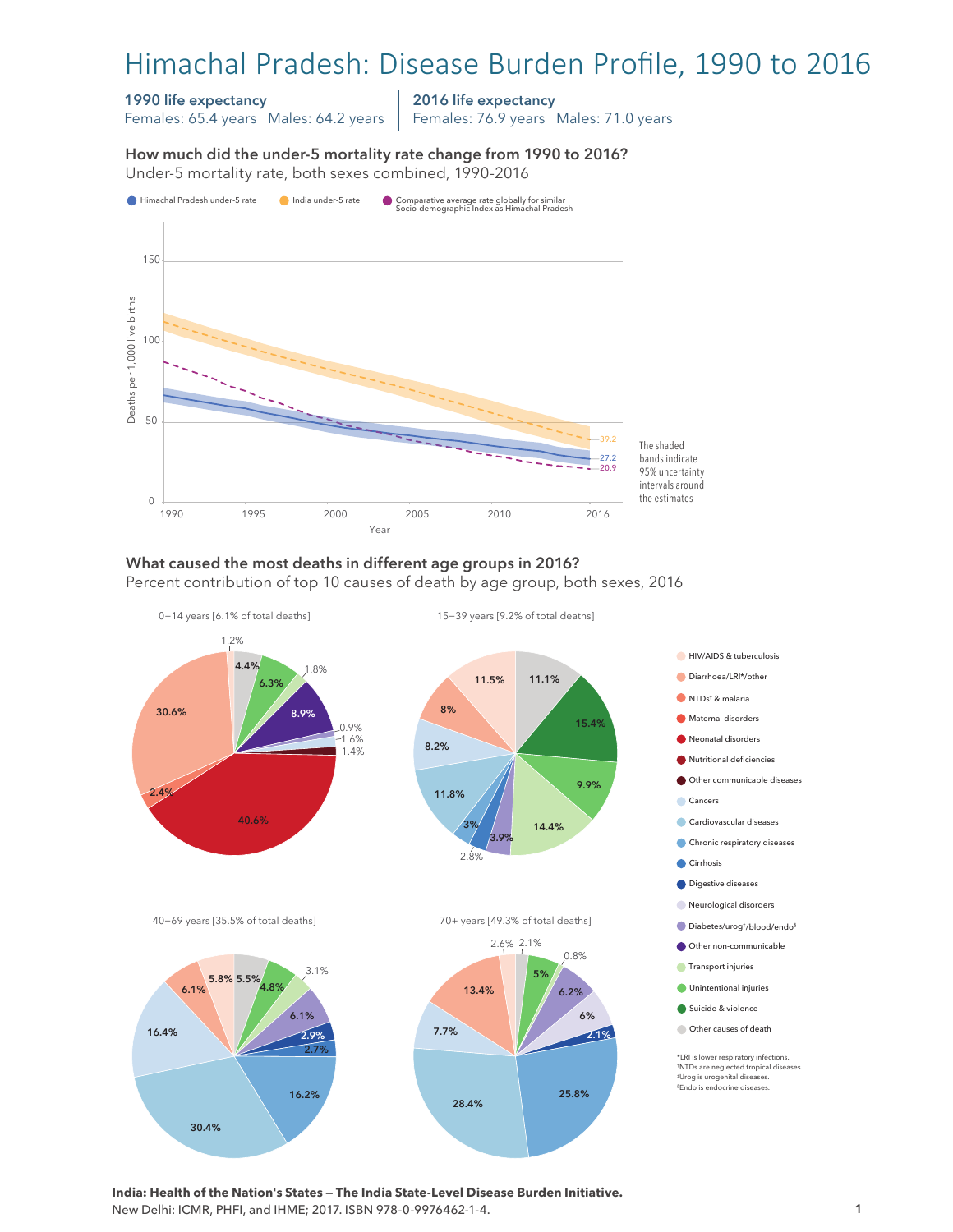## Proportion of total disease burden from:

### Premature death: 59.0% | Disability or morbidity: 41.0%

#### What caused the most years of life lost, by sex, in 2016?

Top 15 causes of YLLs, ranked by percent for both sexes combined, 2016



#### What caused the most years lived with disability, by sex, in 2016?

Top 15 causes of YLDs, ranked by percent for both sexes combined, 2016



\*Sense organ diseases includes mainly hearing and vision loss.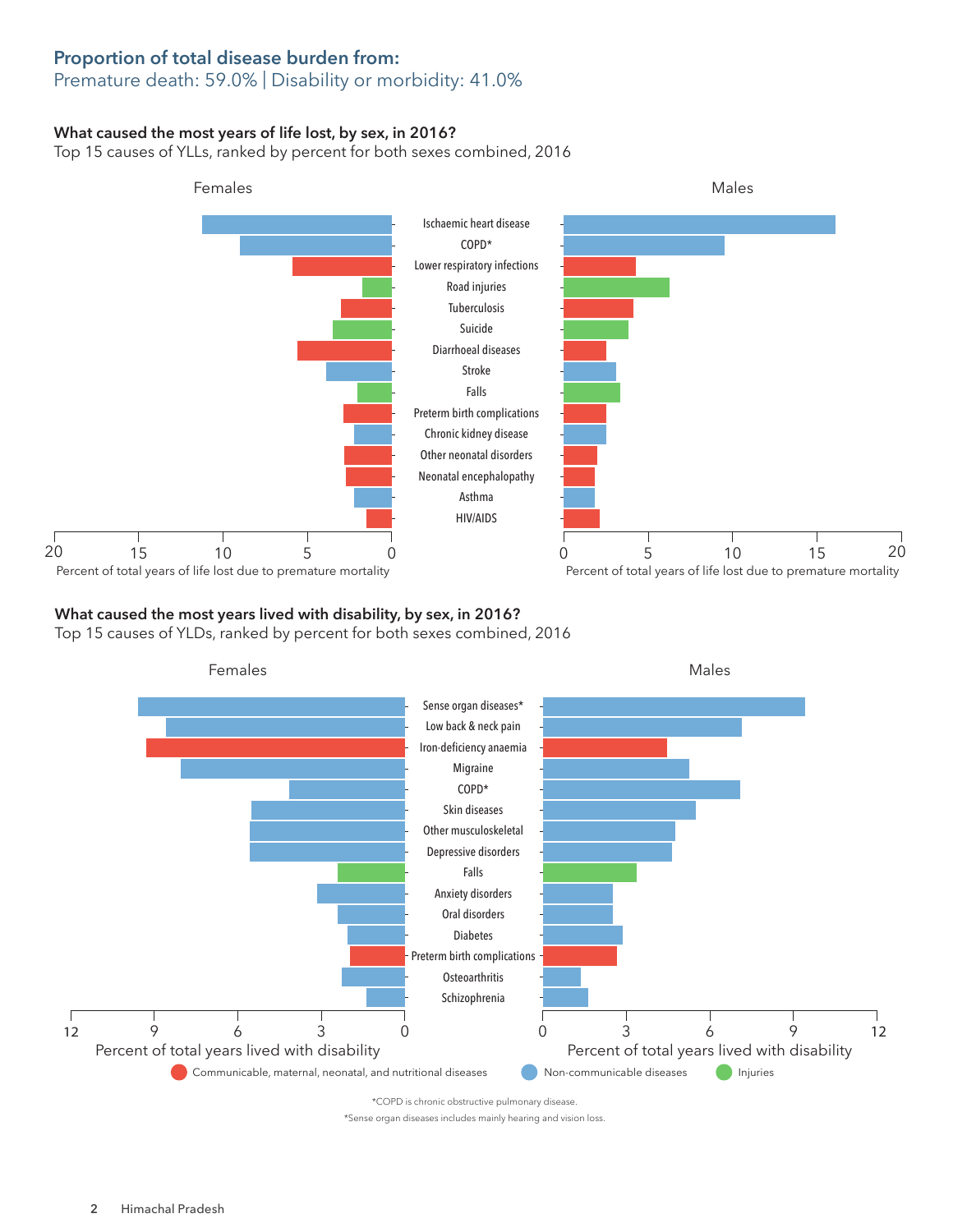## Proportion of total disease burden from: CMNNDs: 23.1% | NCDs: 64.5% | Injuries: 12.4%

How have the leading causes of death and disability combined changed from 1990 to 2016? How have the leading causes of death and disability combined changed from 1990 to 2016? Change in top 15 causes of DALYs, both sexes, ranked by number of DALYs, 1990–2016 Change in top 15 causes of DALYs, both sexes, ranked by number of DALYs, 1990–2016



The percent figure in brackets next to each cause is DALYs from that cause out of total DALYs.

‡Sense organ diseases includes mainly hearing and vision loss. § Self-harm refers to suicide and the nonfatal outcomes of self-harm.

What caused the most death and disability combined across age groups in 2016? What caused the most death and disability combined across age groups in 2016?  $\mathbf{P}$  percent of DALYS by a group, but and disability  $\mathbf{C}$ 12.5 Percent of DALYs by age group, both sexes, 2016



The number in parentheses after each age group on the x-axis is the percent of population in that age group.